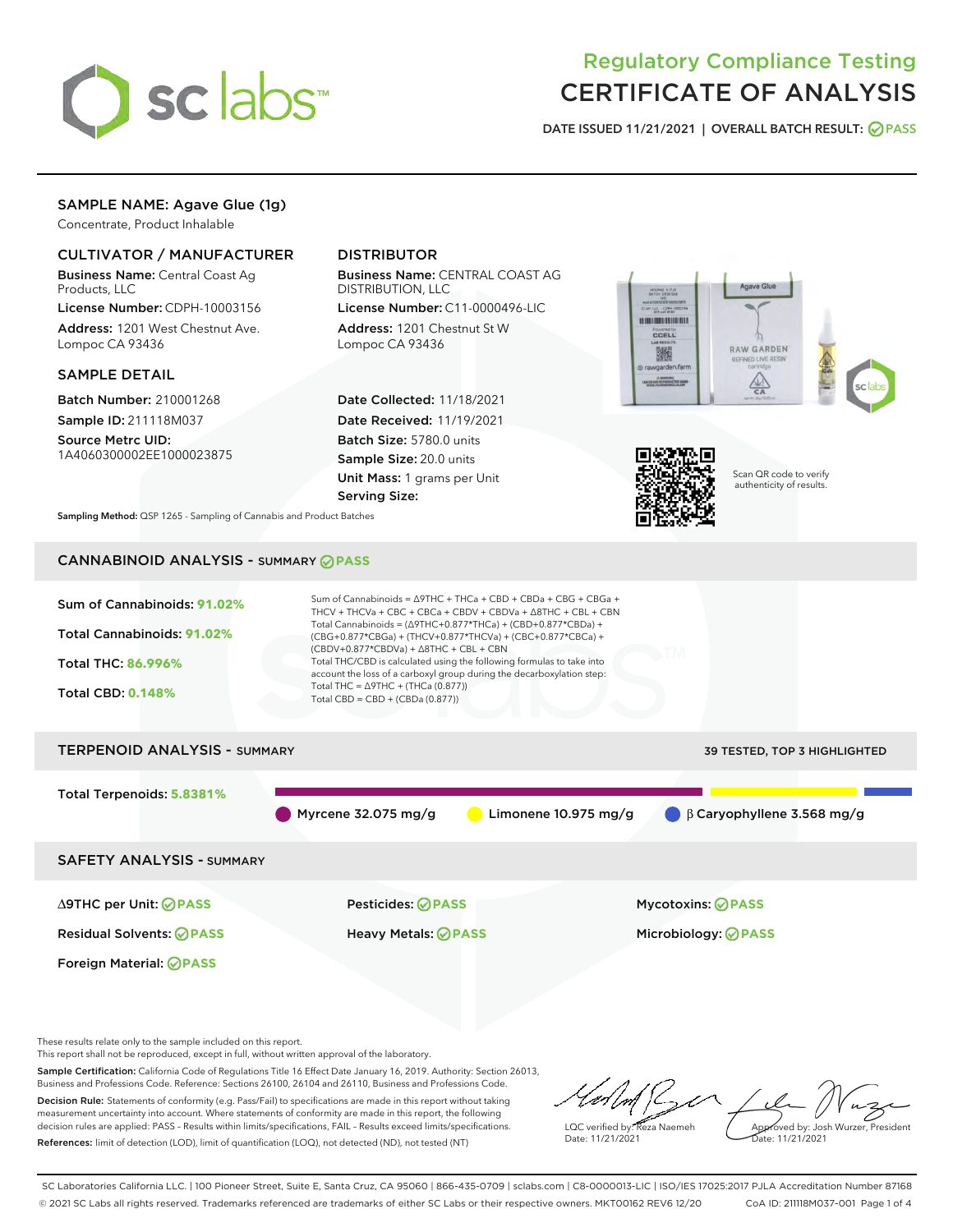

Terpene analysis utilizing gas chromatography-flame ionization detection (GC-



AGAVE GLUE (1G) | DATE ISSUED 11/21/2021 | OVERALL BATCH RESULT:  $\bigcirc$  PASS

TERPENOID TEST RESULTS - 11/20/2021

FID). **Method:** QSP 1192 - Analysis of Terpenoids by GC-FID

#### CANNABINOID TEST RESULTS - 11/19/2021 2 PASS

Tested by high-performance liquid chromatography with diode-array detection (HPLC-DAD). **Method:** QSP 1157 - Analysis of Cannabinoids by HPLC-DAD

#### TOTAL CANNABINOIDS: **91.02%**

Total Cannabinoids (Total THC) + (Total CBD) + (Total CBG) + (Total THCV) + (Total CBC) + (Total CBDV) + ∆8THC + CBL + CBN

TOTAL THC: **86.996%** Total THC (∆9THC+0.877\*THCa)

TOTAL CBD: **0.148%**

Total CBD (CBD+0.877\*CBDa)

TOTAL CBG: 2.828% Total CBG (CBG+0.877\*CBGa)

TOTAL THCV: 0.54% Total THCV (THCV+0.877\*THCVa)

TOTAL CBC: ND Total CBC (CBC+0.877\*CBCa)

TOTAL CBDV: ND Total CBDV (CBDV+0.877\*CBDVa)

| <b>COMPOUND</b>  | LOD/LOQ<br>(mg/g)          | <b>MEASUREMENT</b><br><b>UNCERTAINTY</b><br>(mg/g) | <b>RESULT</b><br>(mg/g) | <b>RESULT</b><br>(%) |
|------------------|----------------------------|----------------------------------------------------|-------------------------|----------------------|
| <b>A9THC</b>     | 0.06 / 0.26                | ±29.927                                            | 869.96                  | 86.996               |
| <b>CBG</b>       | 0.06/0.19                  | ±1.114                                             | 28.28                   | 2.828                |
| <b>THCV</b>      | 0.1 / 0.2                  | ±0.27                                              | 5.4                     | 0.54                 |
| <b>CBN</b>       | 0.1/0.3                    | ±0.19                                              | 2.9                     | 0.29                 |
| $\triangle$ 8THC | 0.1/0.4                    | ±0.18                                              | 2.2                     | 0.22                 |
| <b>CBD</b>       | 0.07/0.29                  | ±0.069                                             | 1.48                    | 0.148                |
| <b>THCa</b>      | 0.05/0.14                  | N/A                                                | <b>ND</b>               | <b>ND</b>            |
| <b>THCVa</b>     | 0.07/0.20                  | N/A                                                | <b>ND</b>               | <b>ND</b>            |
| <b>CBDa</b>      | 0.02/0.19                  | N/A                                                | <b>ND</b>               | <b>ND</b>            |
| <b>CBDV</b>      | 0.04 / 0.15                | N/A                                                | <b>ND</b>               | <b>ND</b>            |
| <b>CBDVa</b>     | 0.03/0.53                  | N/A                                                | <b>ND</b>               | <b>ND</b>            |
| <b>CBGa</b>      | 0.1 / 0.2                  | N/A                                                | <b>ND</b>               | <b>ND</b>            |
| <b>CBL</b>       | 0.06 / 0.24                | N/A                                                | <b>ND</b>               | <b>ND</b>            |
| <b>CBC</b>       | 0.2 / 0.5                  | N/A                                                | <b>ND</b>               | <b>ND</b>            |
| <b>CBCa</b>      | 0.07/0.28                  | N/A                                                | <b>ND</b>               | <b>ND</b>            |
|                  | <b>SUM OF CANNABINOIDS</b> |                                                    | $910.2 \,\mathrm{mg/g}$ | 91.02%               |

#### **UNIT MASS: 1 grams per Unit**

| ∆9THC per Unit                         | 1120 per-package limit | 869.96 mg/unit | <b>PASS</b> |
|----------------------------------------|------------------------|----------------|-------------|
| <b>Total THC per Unit</b>              |                        | 869.96 mg/unit |             |
| <b>CBD per Unit</b>                    |                        | $1.48$ mg/unit |             |
| <b>Total CBD per Unit</b>              |                        | $1.48$ mg/unit |             |
| <b>Sum of Cannabinoids</b><br>per Unit |                        | 910.2 mg/unit  |             |
| <b>Total Cannabinoids</b><br>per Unit  |                        | 910.2 mg/unit  |             |

| <b>COMPOUND</b>         | LOD/LOQ<br>(mg/g) | <b>MEASUREMENT</b><br><b>UNCERTAINTY</b><br>(mg/g) | <b>RESULT</b><br>(mg/g)                         | <b>RESULT</b><br>(%) |
|-------------------------|-------------------|----------------------------------------------------|-------------------------------------------------|----------------------|
| <b>Myrcene</b>          | 0.008 / 0.025     | ±0.4138                                            | 32.075                                          | 3.2075               |
| Limonene                | 0.005 / 0.016     | ±0.1569                                            | 10.975                                          | 1.0975               |
| $\beta$ Caryophyllene   | 0.004 / 0.012     | ±0.1270                                            | 3.568                                           | 0.3568               |
| Linalool                | 0.009 / 0.032     | ±0.0783                                            | 2.060                                           | 0.2060               |
| Terpinolene             | 0.008 / 0.026     | ±0.0418                                            | 2.038                                           | 0.2038               |
| $\beta$ Pinene          | 0.004 / 0.014     | ±0.0197                                            | 1.717                                           | 0.1717               |
| Ocimene                 | 0.011 / 0.038     | ±0.0468                                            | 1.459                                           | 0.1459               |
| $\alpha$ Pinene         | 0.005 / 0.017     | ±0.0125                                            | 1.455                                           | 0.1455               |
| $\alpha$ Humulene       | 0.009 / 0.029     | ±0.0278                                            | 0.865                                           | 0.0865               |
| Fenchol                 | 0.010 / 0.034     | ±0.0222                                            | 0.573                                           | 0.0573               |
| Terpineol               | 0.016 / 0.055     | ±0.0265                                            | 0.431                                           | 0.0431               |
| Camphene                | 0.005 / 0.015     | ±0.0023                                            | 0.196                                           | 0.0196               |
| trans-ß-Farnesene       | 0.008 / 0.025     | ±0.0050                                            | 0.142                                           | 0.0142               |
| Guaiol                  | 0.009 / 0.030     | ±0.0065                                            | 0.138                                           | 0.0138               |
| Borneol                 | 0.005 / 0.016     | ±0.0045                                            | 0.108                                           | 0.0108               |
| $\alpha$ Bisabolol      | 0.008 / 0.026     | ±0.0055                                            | 0.103                                           | 0.0103               |
| $\alpha$ Phellandrene   | 0.006 / 0.020     | ±0.0014                                            | 0.101                                           | 0.0101               |
| $\alpha$ Terpinene      | 0.005 / 0.017     | ±0.0012                                            | 0.080                                           | 0.0080               |
| 3 Carene                | 0.005 / 0.018     | ±0.0011                                            | 0.076                                           | 0.0076               |
| Fenchone                | 0.009 / 0.028     | ±0.0019                                            | 0.066                                           | 0.0066               |
| $\gamma$ Terpinene      | 0.006 / 0.018     | ±0.0010                                            | 0.059                                           | 0.0059               |
| Nerolidol               | 0.009 / 0.028     | ±0.0021                                            | 0.033                                           | 0.0033               |
| p-Cymene                | 0.005 / 0.016     | ±0.0005                                            | 0.018                                           | 0.0018               |
| Geraniol                | 0.002 / 0.007     | ±0.0008                                            | 0.018                                           | 0.0018               |
| Citronellol             | 0.003 / 0.010     | ±0.0008                                            | 0.016                                           | 0.0016               |
| Nerol                   | 0.003 / 0.011     | ±0.0005                                            | 0.011                                           | 0.0011               |
| Sabinene Hydrate        | 0.006 / 0.022     | N/A                                                | <loq< th=""><th><loq< th=""></loq<></th></loq<> | <loq< th=""></loq<>  |
| Caryophyllene<br>Oxide  | 0.010 / 0.033     | N/A                                                | <loq< th=""><th><loq< th=""></loq<></th></loq<> | <loq< th=""></loq<>  |
| Sabinene                | 0.004 / 0.014     | N/A                                                | <b>ND</b>                                       | <b>ND</b>            |
| Eucalyptol              | 0.006 / 0.018     | N/A                                                | <b>ND</b>                                       | <b>ND</b>            |
| (-)-Isopulegol          | 0.005 / 0.016     | N/A                                                | ND                                              | ND                   |
| Camphor                 | 0.006 / 0.019     | N/A                                                | <b>ND</b>                                       | <b>ND</b>            |
| Isoborneol              | 0.004 / 0.012     | N/A                                                | ND                                              | ND                   |
| Menthol                 | 0.008 / 0.025     | N/A                                                | <b>ND</b>                                       | <b>ND</b>            |
| R-(+)-Pulegone          | 0.003 / 0.011     | N/A                                                | <b>ND</b>                                       | <b>ND</b>            |
| <b>Geranyl Acetate</b>  | 0.004 / 0.014     | N/A                                                | ND                                              | ND                   |
| $\alpha$ Cedrene        | 0.005 / 0.016     | N/A                                                | ND                                              | ND                   |
| Valencene               | 0.009 / 0.030     | N/A                                                | <b>ND</b>                                       | <b>ND</b>            |
| Cedrol                  | 0.008 / 0.027     | N/A                                                | <b>ND</b>                                       | ND                   |
| <b>TOTAL TERPENOIDS</b> |                   |                                                    | 58.381 mg/g                                     | 5.8381%              |

SC Laboratories California LLC. | 100 Pioneer Street, Suite E, Santa Cruz, CA 95060 | 866-435-0709 | sclabs.com | C8-0000013-LIC | ISO/IES 17025:2017 PJLA Accreditation Number 87168 © 2021 SC Labs all rights reserved. Trademarks referenced are trademarks of either SC Labs or their respective owners. MKT00162 REV6 12/20 CoA ID: 211118M037-001 Page 2 of 4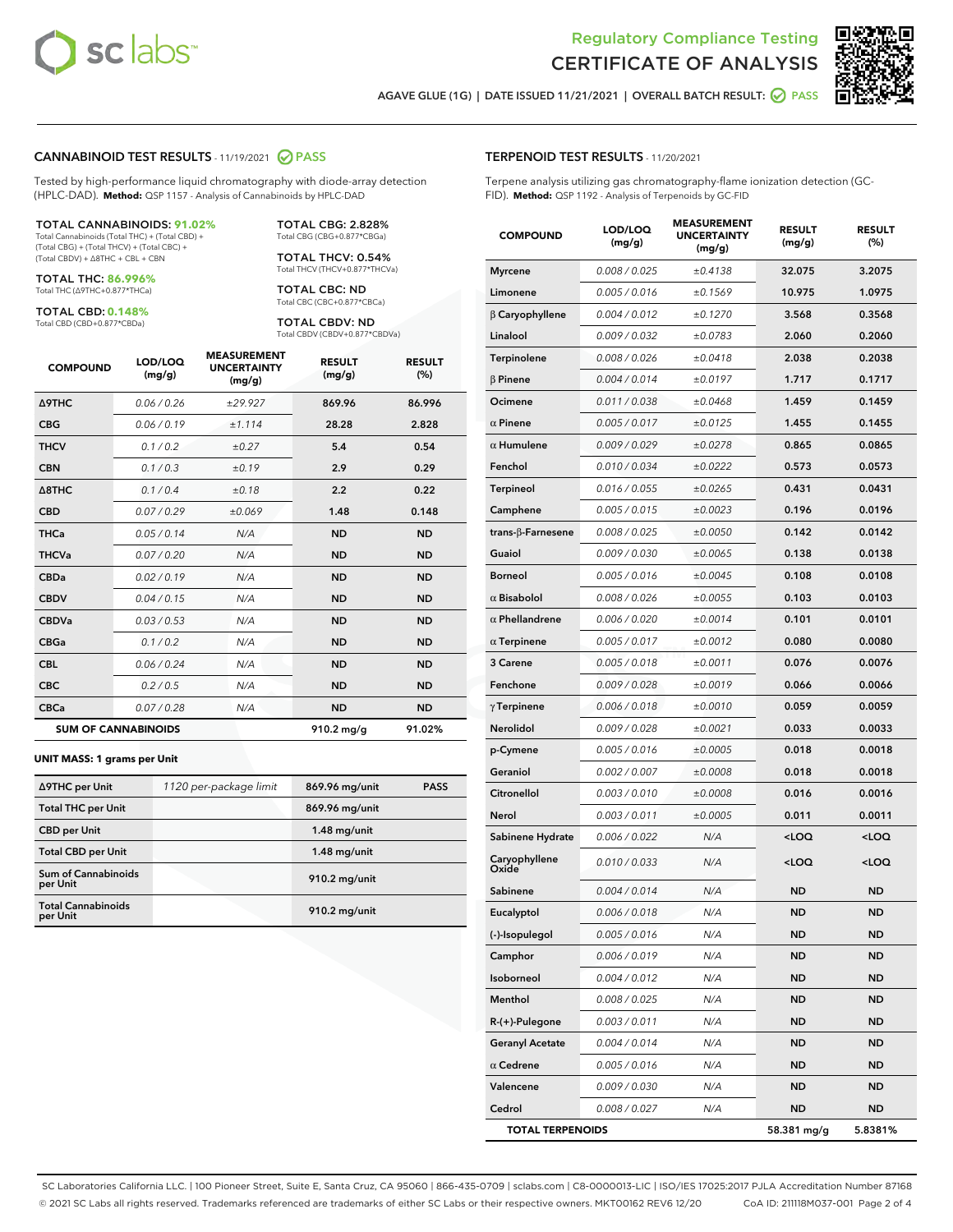



AGAVE GLUE (1G) | DATE ISSUED 11/21/2021 | OVERALL BATCH RESULT: 2 PASS

## CATEGORY 1 PESTICIDE TEST RESULTS - 11/20/2021 2 PASS

Pesticide and plant growth regulator analysis utilizing high-performance liquid chromatography-mass spectrometry (HPLC-MS) or gas chromatography-mass spectrometry (GC-MS). \*GC-MS utilized where indicated. **Method:** QSP 1212 - Analysis of Pesticides and Mycotoxins by LC-MS or QSP 1213 - Analysis of Pesticides by GC-MS

| <b>COMPOUND</b>             | LOD/LOQ<br>$(\mu g/g)$ | <b>ACTION</b><br><b>LIMIT</b><br>$(\mu g/g)$ | <b>MEASUREMENT</b><br><b>UNCERTAINTY</b><br>$(\mu g/g)$ | <b>RESULT</b><br>$(\mu g/g)$ | <b>RESULT</b> |
|-----------------------------|------------------------|----------------------------------------------|---------------------------------------------------------|------------------------------|---------------|
| Aldicarb                    | 0.03 / 0.08            | $\ge$ LOD                                    | N/A                                                     | <b>ND</b>                    | <b>PASS</b>   |
| Carbofuran                  | 0.02 / 0.05            | $\ge$ LOD                                    | N/A                                                     | <b>ND</b>                    | <b>PASS</b>   |
| Chlordane*                  | 0.03 / 0.08            | $\ge$ LOD                                    | N/A                                                     | <b>ND</b>                    | <b>PASS</b>   |
| Chlorfenapyr*               | 0.03/0.10              | $\ge$ LOD                                    | N/A                                                     | <b>ND</b>                    | <b>PASS</b>   |
| Chlorpyrifos                | 0.02 / 0.06            | $\ge$ LOD                                    | N/A                                                     | <b>ND</b>                    | <b>PASS</b>   |
| Coumaphos                   | 0.02 / 0.07            | $\ge$ LOD                                    | N/A                                                     | <b>ND</b>                    | <b>PASS</b>   |
| Daminozide                  | 0.02 / 0.07            | $\ge$ LOD                                    | N/A                                                     | <b>ND</b>                    | <b>PASS</b>   |
| <b>DDVP</b><br>(Dichlorvos) | 0.03/0.09              | $>$ LOD                                      | N/A                                                     | <b>ND</b>                    | <b>PASS</b>   |
| Dimethoate                  | 0.03 / 0.08            | $\ge$ LOD                                    | N/A                                                     | <b>ND</b>                    | <b>PASS</b>   |
| Ethoprop(hos)               | 0.03/0.10              | $>$ LOD                                      | N/A                                                     | <b>ND</b>                    | <b>PASS</b>   |
| Etofenprox                  | 0.02 / 0.06            | $\ge$ LOD                                    | N/A                                                     | <b>ND</b>                    | <b>PASS</b>   |
| Fenoxycarb                  | 0.03 / 0.08            | $\ge$ LOD                                    | N/A                                                     | <b>ND</b>                    | <b>PASS</b>   |
| Fipronil                    | 0.03 / 0.08            | $\ge$ LOD                                    | N/A                                                     | <b>ND</b>                    | <b>PASS</b>   |
| Imazalil                    | 0.02 / 0.06            | $>$ LOD                                      | N/A                                                     | <b>ND</b>                    | <b>PASS</b>   |
| <b>Methiocarb</b>           | 0.02 / 0.07            | $\ge$ LOD                                    | N/A                                                     | <b>ND</b>                    | <b>PASS</b>   |
| Methyl<br>parathion         | 0.03/0.10              | $\ge$ LOD                                    | N/A                                                     | <b>ND</b>                    | <b>PASS</b>   |
| <b>Mevinphos</b>            | 0.03/0.09              | $\ge$ LOD                                    | N/A                                                     | <b>ND</b>                    | <b>PASS</b>   |
| Paclobutrazol               | 0.02 / 0.05            | $>$ LOD                                      | N/A                                                     | <b>ND</b>                    | <b>PASS</b>   |
| Propoxur                    | 0.03/0.09              | $\ge$ LOD                                    | N/A                                                     | <b>ND</b>                    | <b>PASS</b>   |
| Spiroxamine                 | 0.03 / 0.08            | $\ge$ LOD                                    | N/A                                                     | <b>ND</b>                    | <b>PASS</b>   |
| Thiacloprid                 | 0.03/0.10              | $\ge$ LOD                                    | N/A                                                     | <b>ND</b>                    | <b>PASS</b>   |

#### CATEGORY 2 PESTICIDE TEST RESULTS - 11/20/2021 @ PASS

| <b>COMPOUND</b>          | LOD/LOQ<br>$(\mu g/g)$ | <b>ACTION</b><br><b>LIMIT</b><br>$(\mu g/g)$ | <b>MEASUREMENT</b><br><b>UNCERTAINTY</b><br>$(\mu g/g)$ | <b>RESULT</b><br>$(\mu g/g)$ | <b>RESULT</b> |
|--------------------------|------------------------|----------------------------------------------|---------------------------------------------------------|------------------------------|---------------|
| Abamectin                | 0.03/0.10              | 0.1                                          | N/A                                                     | <b>ND</b>                    | <b>PASS</b>   |
| Acephate                 | 0.02/0.07              | 0.1                                          | N/A                                                     | <b>ND</b>                    | <b>PASS</b>   |
| Acequinocyl              | 0.02/0.07              | 0.1                                          | N/A                                                     | <b>ND</b>                    | <b>PASS</b>   |
| Acetamiprid              | 0.02/0.05              | 0.1                                          | N/A                                                     | <b>ND</b>                    | <b>PASS</b>   |
| Azoxystrobin             | 0 02 / 0 07            | 0.1                                          | N/A                                                     | <b>ND</b>                    | <b>PASS</b>   |
| <b>Bifenazate</b>        | 0.01/0.04              | 0.1                                          | N/A                                                     | <b>ND</b>                    | <b>PASS</b>   |
| <b>Bifenthrin</b>        | 0.02 / 0.05            | 3                                            | N/A                                                     | <b>ND</b>                    | <b>PASS</b>   |
| <b>Boscalid</b>          | 0.03/0.09              | 0.1                                          | N/A                                                     | <b>ND</b>                    | <b>PASS</b>   |
| Captan                   | 0.19/0.57              | 0.7                                          | N/A                                                     | <b>ND</b>                    | <b>PASS</b>   |
| Carbaryl                 | 0.02/0.06              | 0.5                                          | N/A                                                     | <b>ND</b>                    | <b>PASS</b>   |
| Chlorantranilip-<br>role | 0.04/0.12              | 10                                           | N/A                                                     | <b>ND</b>                    | <b>PASS</b>   |
| Clofentezine             | 0.03/0.09              | 0.1                                          | N/A                                                     | <b>ND</b>                    | <b>PASS</b>   |

#### CATEGORY 2 PESTICIDE TEST RESULTS - 11/20/2021 continued

| <b>COMPOUND</b>               | LOD/LOQ<br>(µg/g) | <b>ACTION</b><br>LIMIT<br>$(\mu g/g)$ | <b>MEASUREMENT</b><br><b>UNCERTAINTY</b><br>(µg/g) | <b>RESULT</b><br>(µg/g) | <b>RESULT</b> |
|-------------------------------|-------------------|---------------------------------------|----------------------------------------------------|-------------------------|---------------|
| Cyfluthrin                    | 0.12 / 0.38       | 2                                     | N/A                                                | ND                      | <b>PASS</b>   |
| Cypermethrin                  | 0.11 / 0.32       | 1                                     | N/A                                                | ND                      | <b>PASS</b>   |
| Diazinon                      | 0.02 / 0.05       | 0.1                                   | N/A                                                | ND                      | PASS          |
| Dimethomorph                  | 0.03 / 0.09       | $\overline{2}$                        | N/A                                                | <b>ND</b>               | <b>PASS</b>   |
| Etoxazole                     | 0.02 / 0.06       | 0.1                                   | N/A                                                | ND                      | <b>PASS</b>   |
| Fenhexamid                    | 0.03 / 0.09       | 0.1                                   | N/A                                                | ND                      | <b>PASS</b>   |
| Fenpyroximate                 | 0.02 / 0.06       | 0.1                                   | N/A                                                | <b>ND</b>               | <b>PASS</b>   |
| Flonicamid                    | 0.03 / 0.10       | 0.1                                   | N/A                                                | <b>ND</b>               | <b>PASS</b>   |
| Fludioxonil                   | 0.03 / 0.10       | 0.1                                   | N/A                                                | <b>ND</b>               | <b>PASS</b>   |
| Hexythiazox                   | 0.02 / 0.07       | 0.1                                   | N/A                                                | <b>ND</b>               | PASS          |
| Imidacloprid                  | 0.04 / 0.11       | 5                                     | N/A                                                | <b>ND</b>               | <b>PASS</b>   |
| Kresoxim-methyl               | 0.02 / 0.07       | 0.1                                   | N/A                                                | ND                      | <b>PASS</b>   |
| Malathion                     | 0.03 / 0.09       | 0.5                                   | N/A                                                | <b>ND</b>               | <b>PASS</b>   |
| Metalaxyl                     | 0.02 / 0.07       | $\overline{c}$                        | N/A                                                | <b>ND</b>               | <b>PASS</b>   |
| Methomyl                      | 0.03 / 0.10       | 1                                     | N/A                                                | ND                      | <b>PASS</b>   |
| Myclobutanil                  | 0.03/0.09         | 0.1                                   | N/A                                                | <b>ND</b>               | <b>PASS</b>   |
| Naled                         | 0.02 / 0.07       | 0.1                                   | N/A                                                | ND                      | <b>PASS</b>   |
| Oxamyl                        | 0.04 / 0.11       | 0.5                                   | N/A                                                | ND                      | <b>PASS</b>   |
| Pentachloronitro-<br>benzene* | 0.03 / 0.09       | 0.1                                   | N/A                                                | ND                      | <b>PASS</b>   |
| Permethrin                    | 0.04/0.12         | 0.5                                   | N/A                                                | <b>ND</b>               | <b>PASS</b>   |
| Phosmet                       | 0.03 / 0.10       | 0.1                                   | N/A                                                | ND                      | PASS          |
| Piperonylbu-<br>toxide        | 0.02 / 0.07       | 3                                     | N/A                                                | <b>ND</b>               | <b>PASS</b>   |
| Prallethrin                   | 0.03 / 0.08       | 0.1                                   | N/A                                                | <b>ND</b>               | <b>PASS</b>   |
| Propiconazole                 | 0.02 / 0.07       | 0.1                                   | N/A                                                | ND                      | <b>PASS</b>   |
| Pyrethrins                    | 0.04 / 0.12       | 0.5                                   | N/A                                                | ND                      | PASS          |
| Pyridaben                     | 0.02 / 0.07       | 0.1                                   | N/A                                                | <b>ND</b>               | <b>PASS</b>   |
| Spinetoram                    | 0.02 / 0.07       | 0.1                                   | N/A                                                | ND                      | <b>PASS</b>   |
| Spinosad                      | 0.02 / 0.07       | 0.1                                   | N/A                                                | ND                      | PASS          |
| Spiromesifen                  | 0.02 / 0.05       | 0.1                                   | N/A                                                | <b>ND</b>               | <b>PASS</b>   |
| Spirotetramat                 | 0.02 / 0.06       | 0.1                                   | N/A                                                | ND                      | <b>PASS</b>   |
| Tebuconazole                  | 0.02 / 0.07       | 0.1                                   | N/A                                                | ND                      | <b>PASS</b>   |
| Thiamethoxam                  | 0.03 / 0.10       | 5                                     | N/A                                                | <b>ND</b>               | <b>PASS</b>   |
| Trifloxystrobin               | 0.03 / 0.08       | 0.1                                   | N/A                                                | <b>ND</b>               | <b>PASS</b>   |

SC Laboratories California LLC. | 100 Pioneer Street, Suite E, Santa Cruz, CA 95060 | 866-435-0709 | sclabs.com | C8-0000013-LIC | ISO/IES 17025:2017 PJLA Accreditation Number 87168 © 2021 SC Labs all rights reserved. Trademarks referenced are trademarks of either SC Labs or their respective owners. MKT00162 REV6 12/20 CoA ID: 211118M037-001 Page 3 of 4